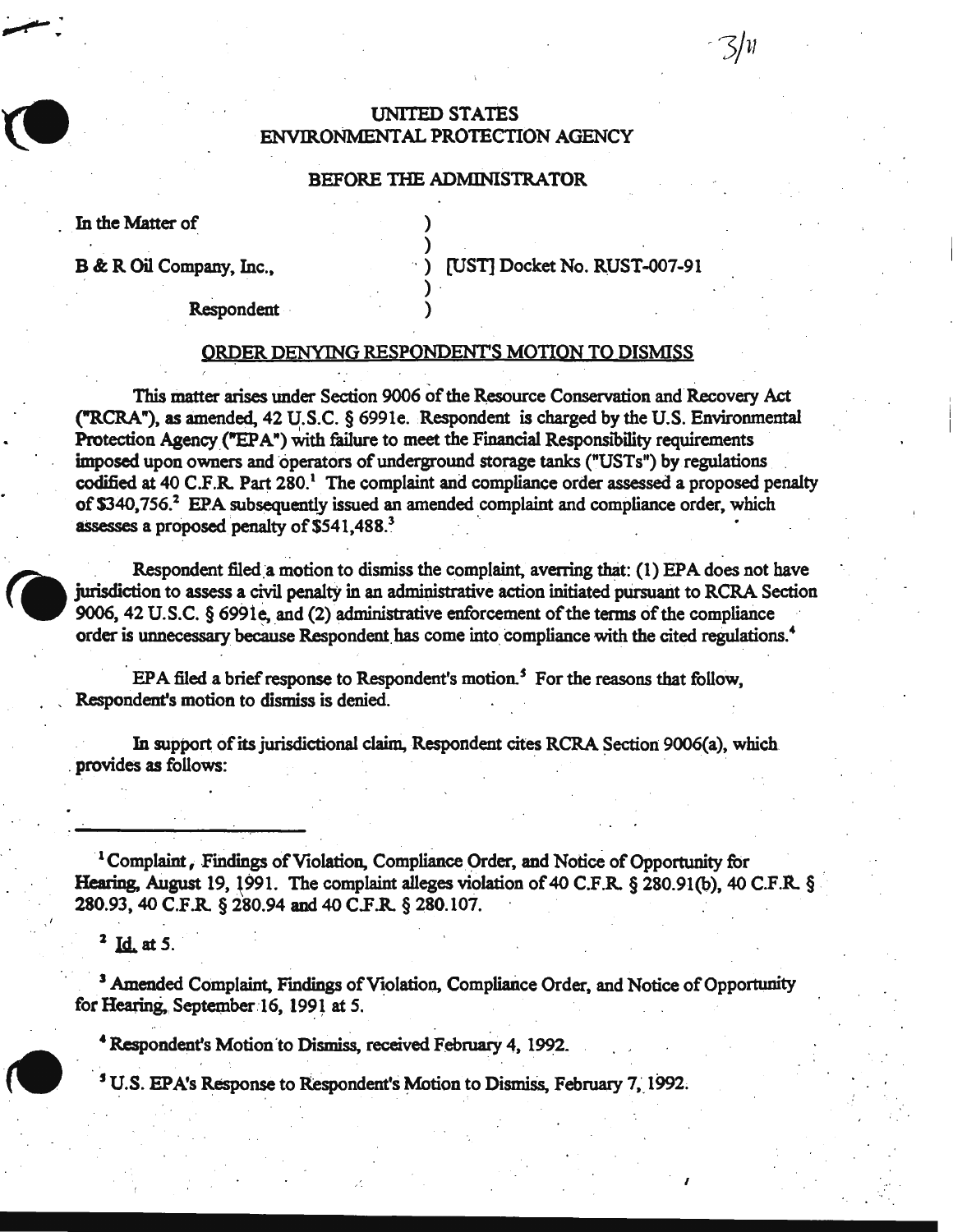#### (a) compliance orders

(1) Except as provided in paragraph (2), whenever on the basis of any information, the Administrator determines that any person is in violation of any requirement of this subchapter, the Administrator may issue an order requiring compliance within a reasonable specified time period or the Administrator may commence a civil action in the United States district court in which the violation occurred for appropriate relief, including a temporary or permanent injunction.

(2) In the case of a violation of any requirement of'this subchapter where such violation occurs in a State with a program approved under section 6991 c of this title the Administrator shall give notice to the State in which such violation has occurred prior to issuing an order or commencing a civil action under this section.

(3) If a violator fails to comply with an order under this subsection within the time specified in the order, he shall be liable for a civil penalty of not more than \$25,000 for each day of continued noncompliance.

J

Considered out of context, Section 9006(a) supports Respondent's position. It authorizes . the administrative assessment of a penalty only if the violator fails to comply with a compliance order. However, a subsequent provision of the statute, apparently overlooked by Respondent, provides as follows:

(c) Contents of order

any order issued under this section shall state with reasonable specificity the nature of the violation, specify a reasonable time for compliance, and assess a penalty, if any, which the Administrator determines is reasonable taking into account the seriousness of the violation and any good faith efforts to comply with the applicable requirements.

RCRA Section 9006(c), 42 U:S.C. § 6991e (emphasis added).

This provision grants the Agency authority to issue a compliance order which itself assesses a penalty.<sup>6</sup> Here, this is precisely what EPA has done. The mechanism for enforcement

<sup>6</sup> In addition, if Respondent fails to comply with the compliance order, it may be subject to additional penalties, as set forth under  $42$  U.S.C. § 6991e(a)(3). . .

2

.............................. \_\_\_\_\_\_\_\_\_\_\_\_\_\_\_\_ \_\_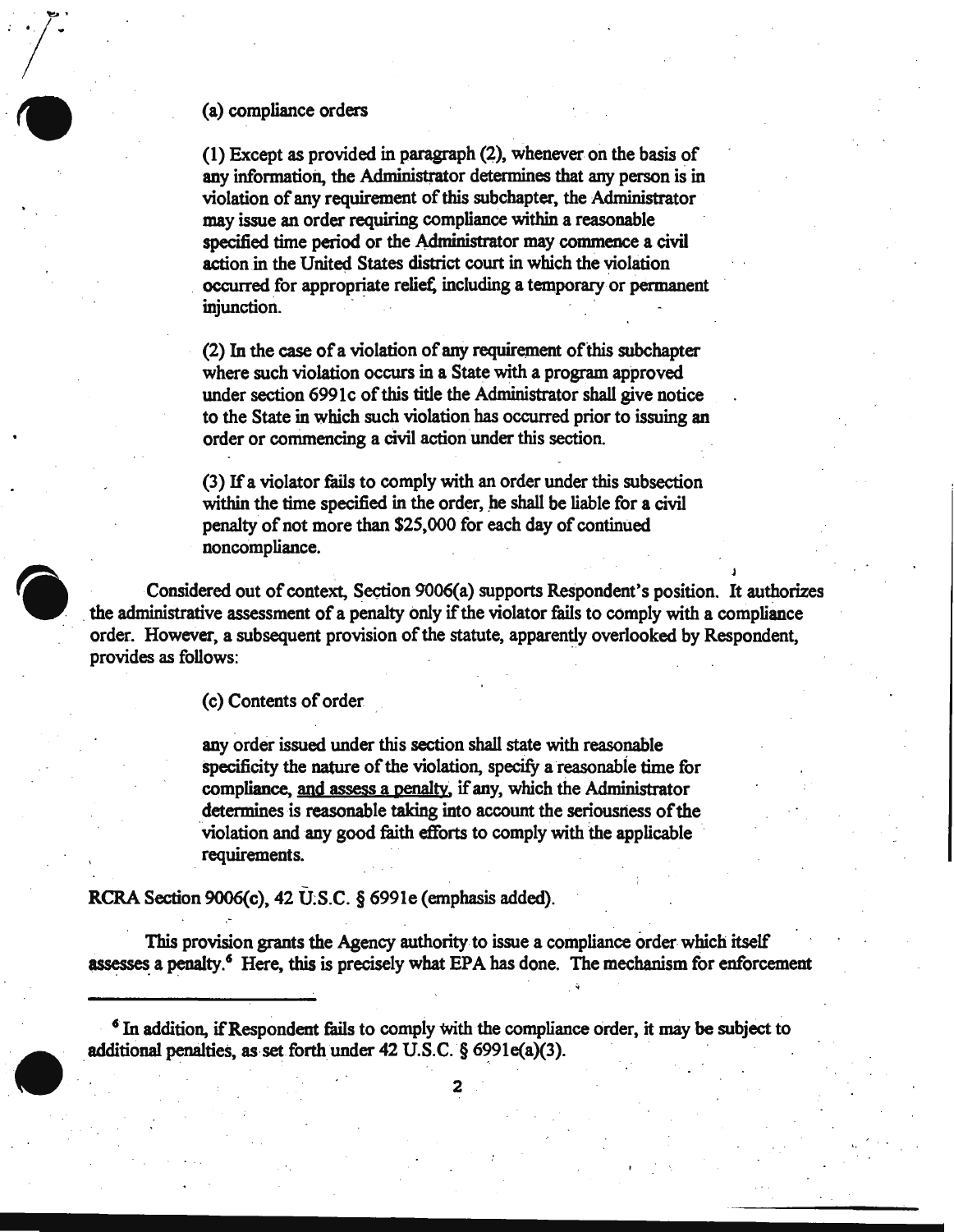of the penalty is the complaint, issued in &ccordance with Section 22.01(a) of the Consolidated Rules of Practice Governing the Administrative Assessment of Civil Penalties and the Revocation or Suspension of Permits.  $40$  C.F.R. § 22,01(a).

Accordingly, Respondent's assertion that EPA lacks jurisdiction to assess a civil penalty via the instant complaint is without merit, and cannot serve as grounds for dismissal.

Turning to Respondent's second proffered ground for dismissal, Respondent maintains that it "has fully complied with the terms of the Compliance Order," and that as a result, "this action is unnecessary to enforce the terms of the Compliance Order.<sup>"7</sup>  $7 \pm 7$  .  $\pm 7$  .  $\pm 7$  .

The complaint in this matter, however, assesses a penalty for past regulatory violations. As EPA states:

> Even assuming that Respondent has come into compliance, the Complaint alleges violations which existed at least until the formal submittal of the Indiana plan to U.S. EPA for approval. These violations must be addressed, either in a Consent Agreement and Final Order or in a formal administrative hearing.<sup>8</sup>

 $EPA$  is correct. The question of whether Respondent is currently in compliance with the cited regulations, while relevant to any penalty determination,<sup>9</sup> is irrelevant in the context of Respondent's Motion to Dismiss. Consequently, Respondent's alleged compliance cannot serve as grounds for dismissal.

<sup>1</sup>Respondent's Motion to Dismiss at 1, *S.* 

<sup>8</sup>Memorandum in Support of U.S. EPA's Response to Respondent's Motion for Decision to Dismiss, February 7, 1992 at 2.

3

See Section 9006(c), 42 U.S.C. § 6991e(c).

 $\cdot$   $\cdot$   $\cdot$